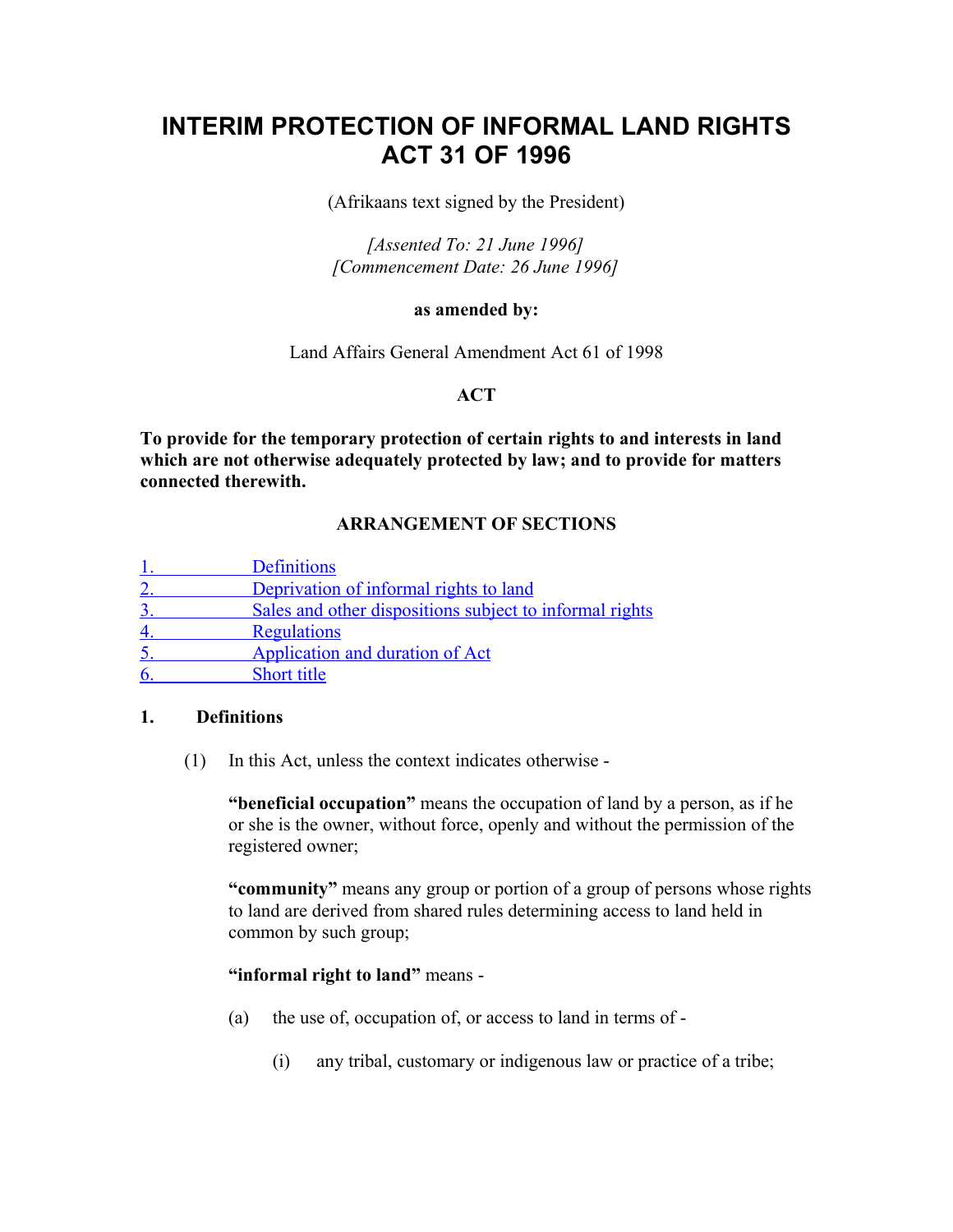- (ii) the custom, usage or administrative practice in a particular area or community, where the land in question at any time vested in -
	- (aa) the South African Development Trust established by section 4 of the Development Trust and Land Act, 1936 (Act No. 18 of 1936);
	- (bb) the government of any area for which a legislative assembly was established in terms of the Self-Governing Territories Constitution Act, 1971 (Act No. 21 of 1971); or
	- (cc) the governments of the former Republics of Transkei, Bophuthatswana, Venda and Ciskei;
- (b) the right or interest in land of a beneficiary under a trust arrangement in terms of which the trustee is a body or functionary established or appointed by or under an Act of Parliament or the holder of a public office;
- (c) beneficial occupation of land for a continuous period of not less than five years prior to 31 December 1997; or
- (d) the use or occupation by any person of an erf as if he or she is, in respect of that erf, the holder of a right mentioned in Schedule 1 or 2 of the Upgrading of Land Tenure Rights Act, 1991 (Act No. 112 of 1991), although he or she is not formally recorded in a register of land rights as the holder of the right in question,

but does not include -

- (e) any right or interest of a tenant, labour tenant, sharecropper or employee if such right or interest is purely of a contractual nature; and
- (f) any right or interest based purely on temporary permission granted by the owner or lawful occupier of the land in question, on the basis that such permission may at any time be withdrawn by such owner or lawful occupier;

**"Minister"** means the Minister of Land Affairs;

**"person"** includes a community or a part thereof;

**"prescribed"** means prescribed by or under this Act;

**"tribe"** includes -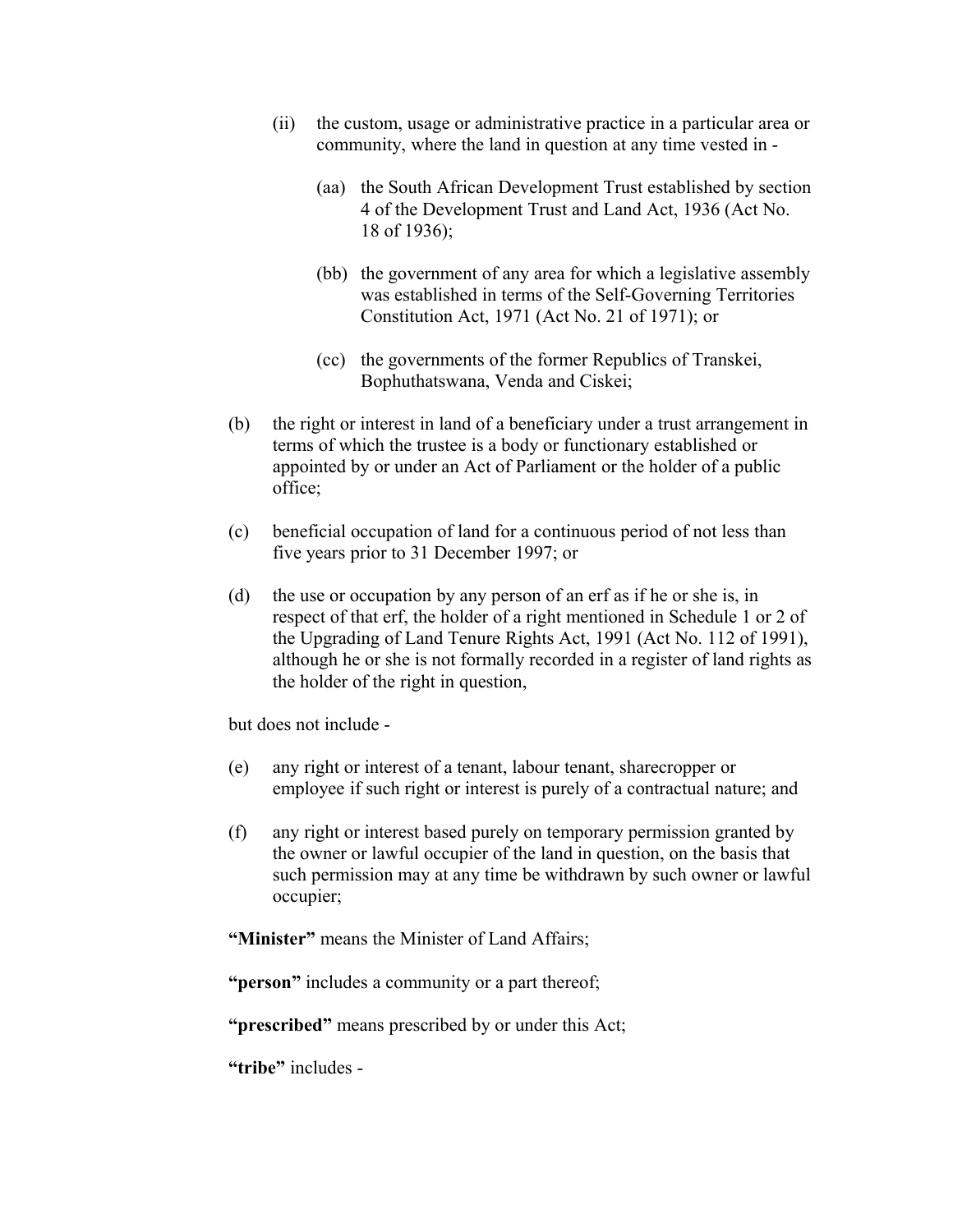- (a) any community living and existing like a tribe; and
- (b) any part of a tribe living and existing as a separate entity.
- (2) (a) This Act shall not confer on the holder of a real right to land, any rights in

addition to those which he or she holds in that land.

(b) The holder of an informal right in land shall be deemed to be an owner of land for the purposes of [section 42](http://search.sabinet.co.za/netlawpdf/netlaw/MINERALS%20ACT.htm#section42) of the Minerals Act, 1991 (Act No. 50 of 1991).

# **2. Deprivation of informal rights to land**

- (1) Subject to the provisions of subsection (4), and the provisions of the Expropriation Act, 1975 (Act No. 63 of 1975), or any other law which provides for the expropriation of land or rights in land, no person may be deprived of any informal right to land without his or her consent.
- (2) Where land is held on a communal basis, a person may, subject to subsection (4), be deprived of such land or right in land in accordance with the custom and usage of that community.
- (3) Where the deprivation of a right in land in terms of subsection (2) is caused by a disposal of the land or a right in land by the community, the community shall pay appropriate compensation to any person who is deprived of an informal right to land as a result of such disposal.
- (4) For the purposes of this section the custom and usage of a community shall be deemed to include the principle that a decision to dispose of any such right may only be taken by a majority of the holders of such rights present or represented at a meeting convened for the purpose of considering such disposal and of which they have been given sufficient notice, and in which they have had a reasonable opportunity to participate.

## **3. Sales and other dispositions subject to informal rights**

Subject to the provisions of [section 2,](http://search.sabinet.co.za/netlawpdf/netlaw/INTERIM%20PROTECTION%20OF%20INFORMAL%20LAND%20RIGHTS%20ACT.htm#section2%23section2) any sale or other disposition of any land shall be subject to any existing informal rights to that land.

## **4. Regulations**

The Minister may make regulations regarding all matters which are necessary or expedient to be prescribed in order to achieve the objects of this Act.

## **5. Application and duration of Act**